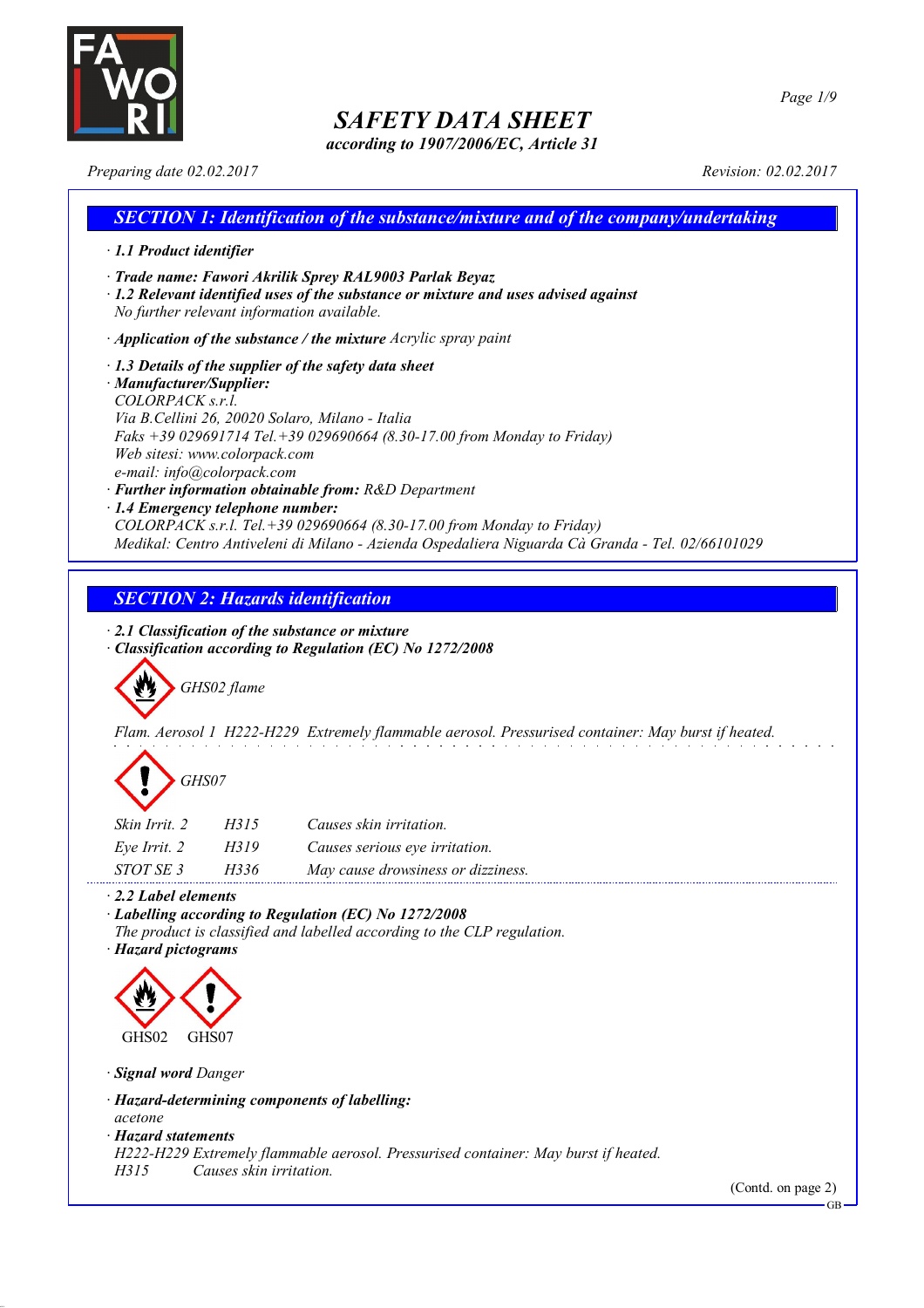*according to 1907/2006/EC, Article 31*

*Preparing date 02.02.2017 Revision: 02.02.2017*

#### *Trade name: Fawori Akrilik Sprey RAL9003 Parlak Beyaz*

(Contd. of page 1) *H319 Causes serious eye irritation. H336 May cause drowsiness or dizziness. · Precautionary statements P101 If medical advice is needed, have product container or label at hand. P102 Keep out of reach of children. P103 Read label before use. P210 Keep away from heat/sparks/open flames/hot surfaces. - No smoking. P251 Pressurized container: Do not pierce or burn, even after use. P305+P351+P338 IF IN EYES: Rinse cautiously with water for several minutes. Remove contact lenses, if present and easy to do. Continue rinsing. P405 Store locked up. P410+P412 Protect from sunlight. Do not expose to temperatures exceeding 50 °C/122 °F. P501 Dispose of contents/container in accordance with local/regional/national/international regulations. · Additional information:*

Pressurized container: protect from sunlight and do not expose to temperatures exceeding 50°C. Do not pierce or *burn, even after use.*

- Do not spray on a naked flame or any incandescent material. Keep away from sources of ignition No smoking.
- *· 2.3 Other hazards*
- *· Results of PBT and vPvB assessment*
- *· PBT: Not applicable.*
- *· vPvB: Not applicable.*

### *SECTION 3: Composition/information on ingredients*

- *· 3.2 Chemical characterisation: Mixtures*
- *· Description:*

|                       | cosolvent                                                                                                                                                                        | $\leq 2.5\%$ |
|-----------------------|----------------------------------------------------------------------------------------------------------------------------------------------------------------------------------|--------------|
|                       | $\langle \rangle$ Acute Tox. 4, H302; Acute Tox. 4, H312; Acute Tox. 4, H332; Skin Irrit. 2,<br>H315; Eye Irrit. 2, H319                                                         |              |
| $CAS: 67-64-1$        | acetone                                                                                                                                                                          | $25 - 50\%$  |
| EINECS: $200-662-2$   | $\otimes$ Flam. Lig. 2, H225; $\otimes$ Eye Irrit. 2, H319; STOT SE 3, H336                                                                                                      |              |
| $CAS: 68476 - 40 - 4$ | Hydrocarbons, C3-4                                                                                                                                                               | $25 - 50\%$  |
|                       | EINECS: 270-681-9 & Flam. Gas 1, H220; Press. Gas C, H280                                                                                                                        |              |
| $CAS: 1330-20-7$      | Xylol, Isomerengemisch (wenn Flammpunkt<21 $^{\circ}$ C)                                                                                                                         | $10 - 25\%$  |
|                       | Elam. Liq. 2, H225; $\Diamond$ Acute Tox. 4, H312; Acute Tox. 4, H332; Skin Irrit.<br>2. H315                                                                                    |              |
| $CAS: 123-86-4$       | $n$ -butyl acetate                                                                                                                                                               | $2.5 - 10\%$ |
| EINECS: $204-658-1$   | $\otimes$ Flam. Lig. 3, H226; $\otimes$ STOT SE 3, H336                                                                                                                          |              |
| CAS: 110-82-7         | cyclohexane                                                                                                                                                                      | $< 2.5\%$    |
|                       | EINECS: 203-806-2 $\otimes$ Flam. Liq. 2, H225; $\otimes$ Asp. Tox. 1, H304; $\otimes$ Aquatic Acute 1, H400;<br>Aquatic Chronic 1, H410, A Skin Irrit. 2, H315, STOT SE 3, H336 |              |

(Contd. on page 3)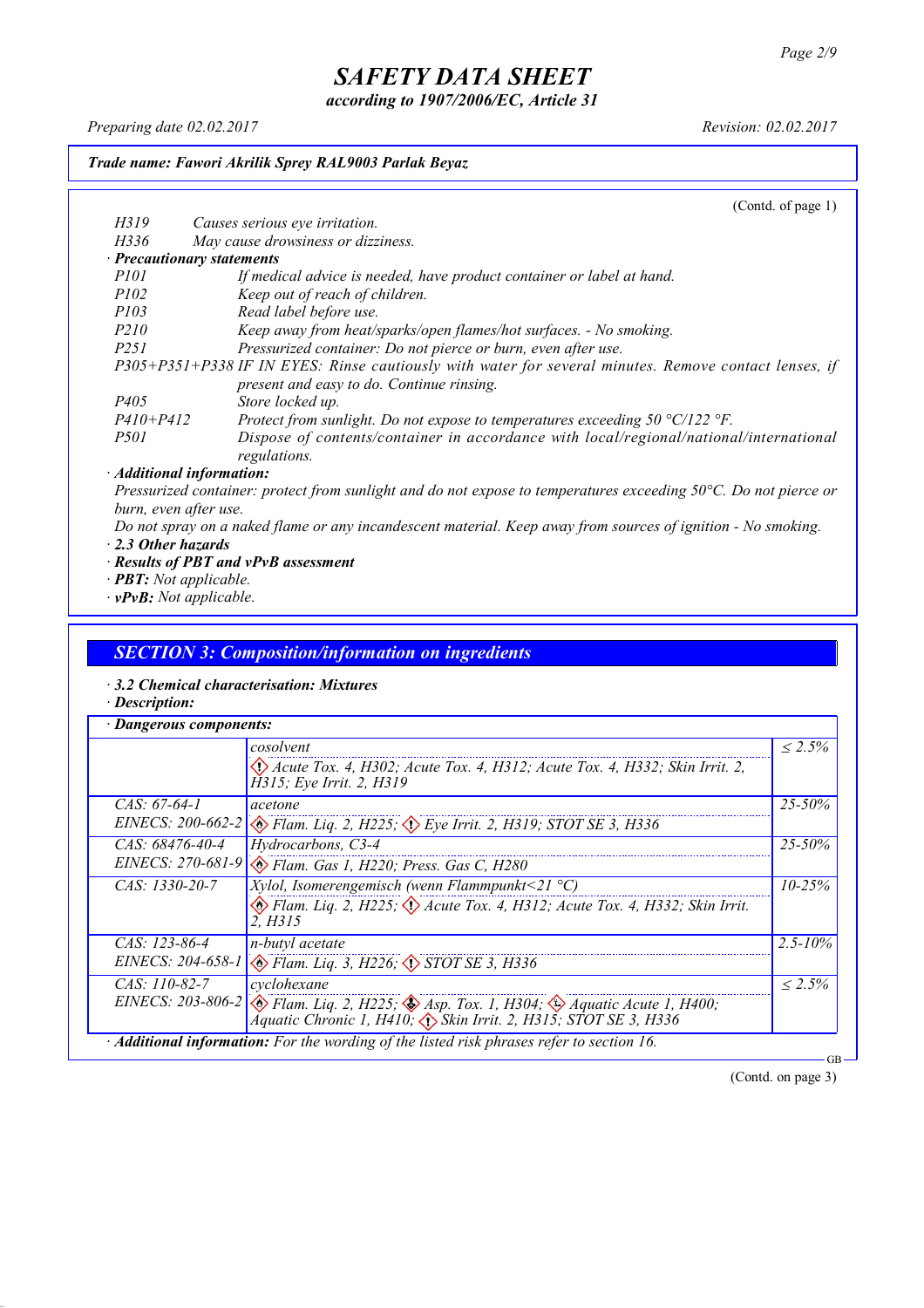*according to 1907/2006/EC, Article 31*

*Preparing date 02.02.2017 Revision: 02.02.2017*

### *Trade name: Fawori Akrilik Sprey RAL9003 Parlak Beyaz*

(Contd. of page 2)

### *SECTION 4: First aid measures*

*· 4.1 Description of first aid measures*

*· General information:*

Symptoms of poisoning may even occur after several hours; therefore medical observation for at least 48 hours *after the accident.*

*· After inhalation:*

*Supply fresh air. If required, provide artificial respiration. Keep patient warm. Consult doctor if symptoms persist.*

*In case of unconsciousness place patient stably in side position for transportation.*

- *· After skin contact: Immediately rinse with water.*
- *· After eye contact:*

*Rinse opened eye for several minutes under running water. If symptoms persist, consult a doctor.*

*· After swallowing: If symptoms persist consult doctor.*

*· 4.2 Most important symptoms and effects, both acute and delayed No further relevant information available.*

*· 4.3 Indication of any immediate medical attention and special treatment needed*

*No further relevant information available.*

### *SECTION 5: Firefighting measures*

- *· 5.1 Extinguishing media*
- *· Suitable extinguishing agents: CO2, sand, extinguishing powder. Do not use water.*
- *· For safety reasons unsuitable extinguishing agents: Water with full jet*
- *· 5.2 Special hazards arising from the substance or mixture No further relevant information available.*
- *· 5.3 Advice for firefighters*
- *· Protective equipment: Mouth respiratory protective device.*

### *SECTION 6: Accidental release measures*

*· 6.1 Personal precautions, protective equipment and emergency procedures Wear protective equipment. Keep unprotected persons away.*

*· 6.2 Environmental precautions: Do not allow to enter sewers/ surface or ground water.*

*· 6.3 Methods and material for containment and cleaning up:*

*Dispose contaminated material as waste according to item 13. Ensure adequate ventilation.*

*Do not flush with water or aqueous cleansing agents*

- *· 6.4 Reference to other sections*
- *See Section 7 for information on safe handling.*

*See Section 8 for information on personal protection equipment.*

*See Section 13 for disposal information.*

### *SECTION 7: Handling and storage*

*· 7.1 Precautions for safe handling*

*Ensure good ventilation/exhaustion at the workplace.*

- *Open and handle receptacle with care.*
- *· Information about fire - and explosion protection: Keep ignition sources away - Do not smoke.*
- *Protect against electrostatic charges.*

(Contd. on page 4)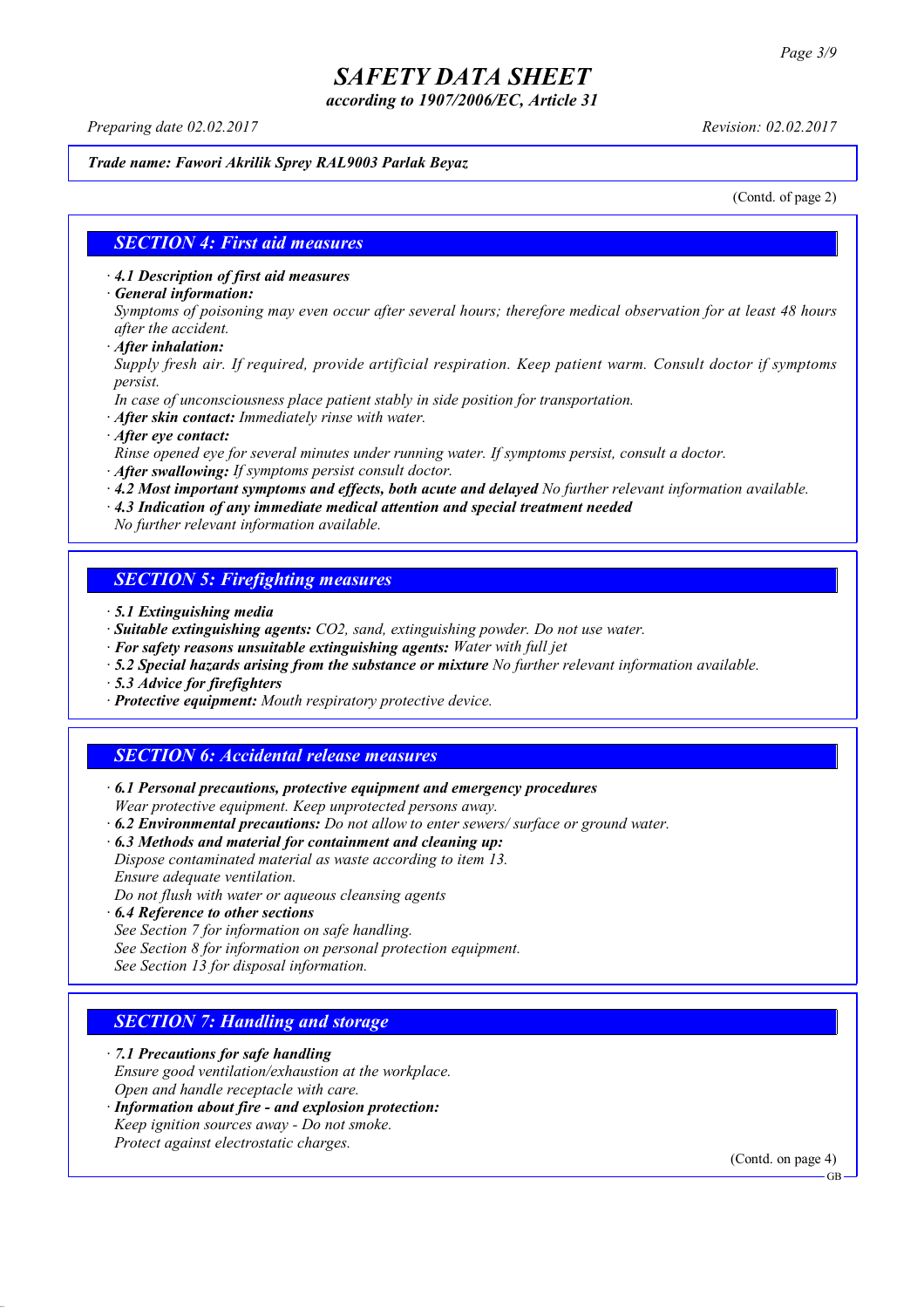*according to 1907/2006/EC, Article 31*

*Preparing date 02.02.2017 Revision: 02.02.2017*

### *Trade name: Fawori Akrilik Sprey RAL9003 Parlak Beyaz*

(Contd. of page 3) *Pressurised container: protect from sunlight and do not expose to temperatures exceeding 50 °C, i.e. electric lights. Do not pierce or burn, even after use. Do not spray onto a naked flame or any incandescent material.*

- *· 7.2 Conditions for safe storage, including any incompatibilities · Storage:*
- *· Requirements to be met by storerooms and receptacles: Store in a cool location. Observe official regulations on storing packagings with pressurised containers.*
- *· Information about storage in one common storage facility: Not required. · Further information about storage conditions: Keep container tightly sealed. Do not seal receptacle gas tight. Store in cool, dry conditions in well sealed receptacles. Protect from heat and direct sunlight.*

*· 7.3 Specific end use(s) No further relevant information available.*

### *SECTION 8: Exposure controls/personal protection*

*· Additional information about design of technical facilities: No further data; see item 7.*

| $\cdot$ 8.1 Control parameters                                                        |
|---------------------------------------------------------------------------------------|
| · Ingredients with limit values that require monitoring at the workplace:             |
| $67-64-1$ acetone                                                                     |
| WEL Short-term value: $3620$ mg/m <sup>3</sup> , 1500 ppm                             |
| Long-term value: $1210$ mg/m <sup>3</sup> , 500 ppm                                   |
| 1330-20-7 Xylol, Isomerengemisch (wenn Flammpunkt<21 $^{\circ}$ C)                    |
| WEL Short-term value: $441$ mg/m <sup>3</sup> , 100 ppm                               |
| Long-term value: $220$ mg/m <sup>3</sup> , 50 ppm                                     |
| Sk, BMGV                                                                              |
| 123-86-4 n-butyl acetate                                                              |
| WEL Short-term value: 966 mg/m <sup>3</sup> , 200 ppm                                 |
| Long-term value: 724 mg/m <sup>3</sup> , 150 ppm                                      |
| 111-76-2 2-Butoxyethanol                                                              |
| WEL Short-term value: $246$ mg/m <sup>3</sup> , 50 ppm                                |
| Long-term value: 123 mg/m <sup>3</sup> , 25 ppm                                       |
| Sk. BMGV                                                                              |
| · Ingredients with biological limit values:                                           |
| 1330-20-7 Xylol, Isomerengemisch (wenn Flammpunkt<21 °C)                              |
| $BMGV$ 650 mmol/mol creatinine                                                        |
| Medium: urine                                                                         |
| Sampling time: post shift                                                             |
| Parameter: methyl hippuric acid                                                       |
| 111-76-2 2-Butoxyethanol                                                              |
| $BMGV$ 240 mmol/mol creatinine                                                        |
| Medium: urine                                                                         |
| Sampling time: post shift                                                             |
| Parameter: butoxyacetic acid                                                          |
| $\cdot$ Additional information: The lists valid during the making were used as basis. |
| (Contd. on page $5$ )                                                                 |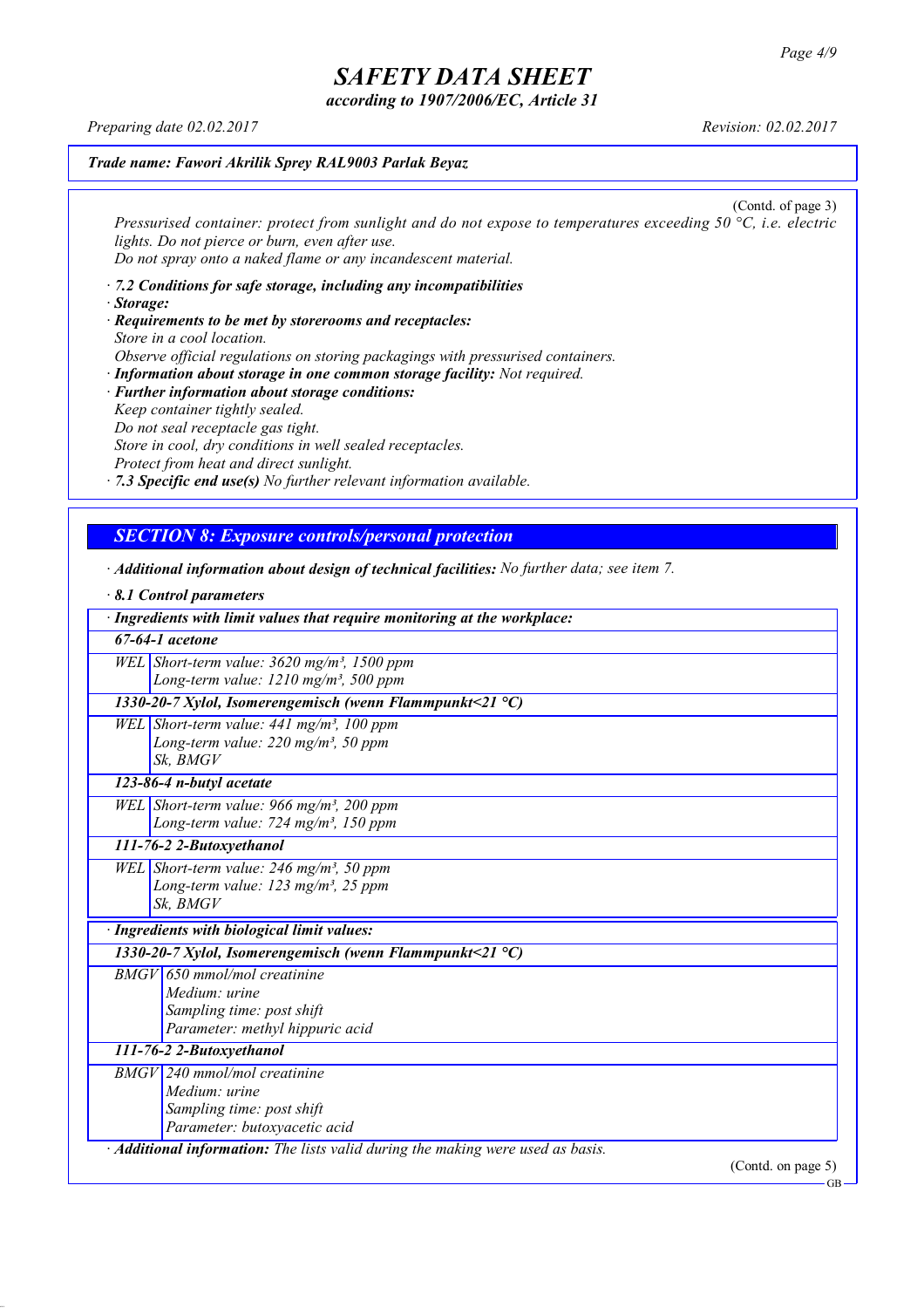*according to 1907/2006/EC, Article 31*

*Preparing date 02.02.2017 Revision: 02.02.2017*

*Trade name: Fawori Akrilik Sprey RAL9003 Parlak Beyaz*

(Contd. of page 4)

*· 8.2 Exposure controls*

- *· Personal protective equipment:*
- *· General protective and hygienic measures:*

*Keep away from foodstuffs, beverages and feed. Immediately remove all soiled and contaminated clothing*

- *Wash hands before breaks and at the end of work.*
- *Avoid contact with the eyes.*

*Avoid contact with the eyes and skin.*

#### *· Respiratory protection:*

In case of brief exposure or low pollution use respiratory filter device. In case of intensive or longer exposure use *self-contained respiratory protective device.*

*· Protection of hands:*



*Protective gloves*

*The glove material has to be impermeable and resistant to the product/ the substance/ the preparation.* Due to missing tests no recommendation to the glove material can be given for the product/ the preparation/ the *chemical mixture.*

Selection of the glove material on consideration of the penetration times, rates of diffusion and the degradation *· Material of gloves*

The selection of the suitable gloves does not only depend on the material, but also on further marks of quality and *varies from manufacturer to manufacturer. As the product is a preparation of several substances, the resistance* of the glove material can not be calculated in advance and has therefore to be checked prior to the application.

*· Penetration time of glove material*

The exact break trough time has to be found out by the manufacturer of the protective gloves and has to be *observed.*

*· Eye protection:*



*Tightly sealed goggles*

| $\cdot$ 9.1 Information on basic physical and chemical properties |                                    |  |
|-------------------------------------------------------------------|------------------------------------|--|
| <b>General Information</b><br>$\cdot$ Appearance:                 |                                    |  |
| Form:                                                             | Aerosol                            |  |
| Colour:                                                           | According to product specification |  |
| $\cdot$ Odour:                                                    | Characteristic                     |  |
| Change in condition                                               |                                    |  |
| <b>Boiling point/Boiling range:</b>                               | Not applicable, as aerosol.        |  |
| · Flash point:                                                    | $\leq$ 0 °C                        |  |
| · Ignition temperature:                                           | >400 °C                            |  |
| · Danger of explosion:                                            | Not determined.                    |  |
| · Explosion limits:                                               |                                    |  |
| Lower:                                                            | $1.8$ Vol $\%$                     |  |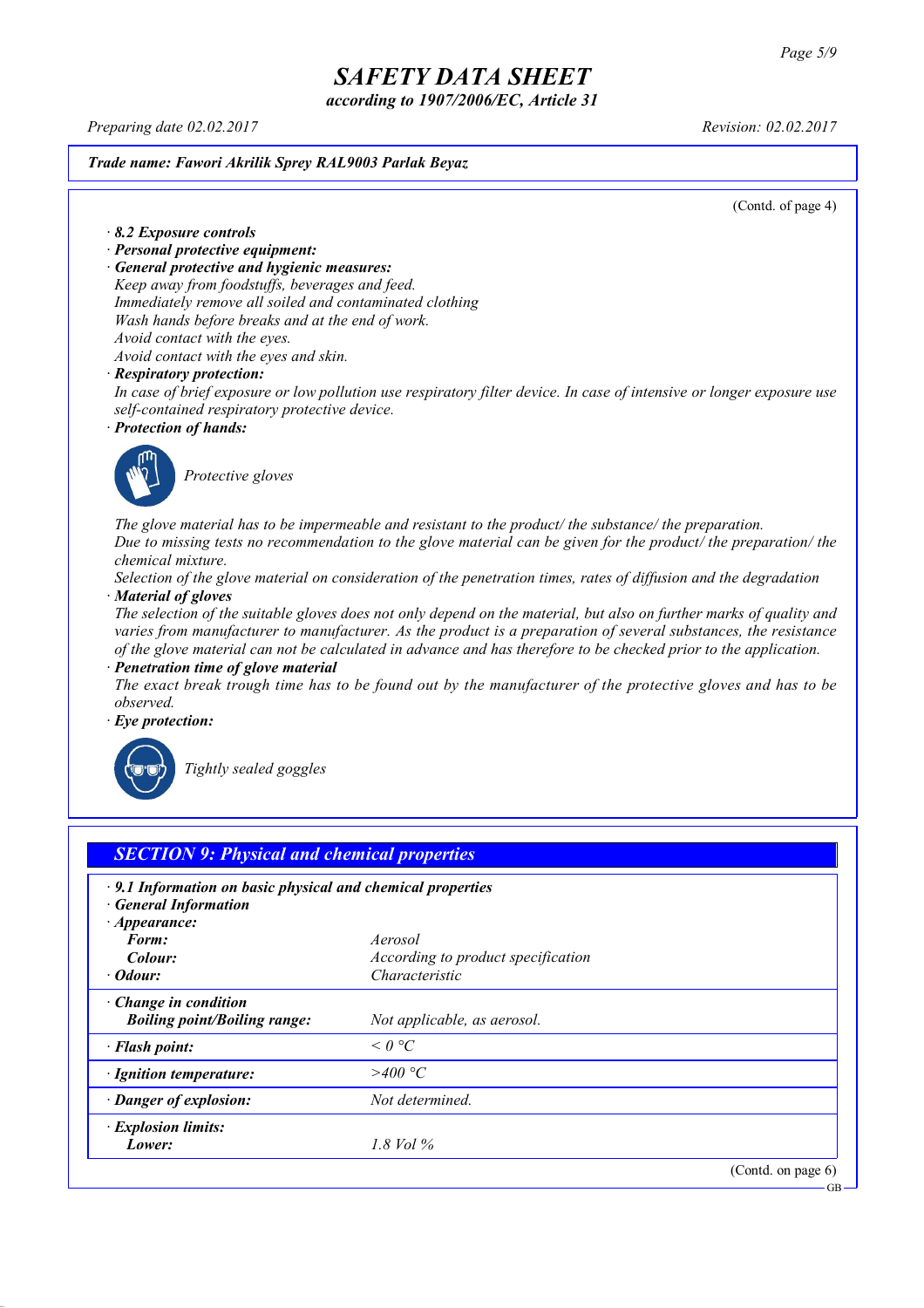*according to 1907/2006/EC, Article 31*

*Preparing date 02.02.2017 Revision: 02.02.2017*

#### *Trade name: Fawori Akrilik Sprey RAL9003 Parlak Beyaz*

|                                                                            |                                                             | (Contd. of page $5$ ) |
|----------------------------------------------------------------------------|-------------------------------------------------------------|-----------------------|
| <b>Upper:</b>                                                              | 9.5 Vol $\%$                                                |                       |
| $\cdot$ Vapour pressure at 20 °C:                                          | 4.5 <sub>bar</sub>                                          |                       |
| $\cdot$ Density at 20 °C:<br>$\cdot$ Vapour density at 20 $\rm{^{\circ}C}$ | $0.95$ g/cm <sup>3</sup><br>$>l$ g/cm <sup>3</sup> (hava=1) |                       |
| · Solubility in / Miscibility with<br>water:                               | Partly miscible.                                            |                       |
| · Partition coefficient (n-octanol/water): Not determined.                 |                                                             |                       |
| $\cdot$ <i>Viscosity:</i>                                                  |                                                             |                       |
| Dynamic:                                                                   | Not determined.                                             |                       |
| Kinematic:                                                                 | Not determined.                                             |                       |
| · Solvent content:                                                         |                                                             |                       |
| $VOC$ (EC)                                                                 | $600$ g/l                                                   |                       |
| $\cdot$ 9.2 Other information                                              | No further relevant information available.                  |                       |

### *SECTION 10: Stability and reactivity*

- *· 10.1 Reactivity*
- *· 10.2 Chemical stability*
- *· Thermal decomposition / conditions to be avoided: No decomposition if used according to specifications.*
- *· 10.3 Possibility of hazardous reactions No dangerous reactions known.*
- *· 10.4 Conditions to avoid No further relevant information available.*
- *· 10.5 Incompatible materials: No further relevant information available.*
- *· 10.6 Hazardous decomposition products: No dangerous decomposition products known.*

### *SECTION 11: Toxicological information*

- *· 11.1 Information on toxicological effects*
- *· Acute toxicity:*

### *· LD/LC50 values relevant for classification:*

#### *110-82-7 cyclohexane*

*Oral LD50 12705 mg/kg (rat)*

#### *· Primary irritant effect:*

- *· on the skin: No irritant effect.*
- *· on the eye: Irritating effect.*
- *· Sensitisation: No sensitising effects known.*
- *· Additional toxicological information:*

*The product shows the following dangers according to the calculation method of the General EU Classification Guidelines for Preparations as issued in the latest version:*

*Harmful*

*Irritant*

### *SECTION 12: Ecological information*

*· 12.1 Toxicity*

- *· Aquatic toxicity: No further relevant information available.*
- *· 12.2 Persistence and degradability No further relevant information available.*

(Contd. on page 7) **GB**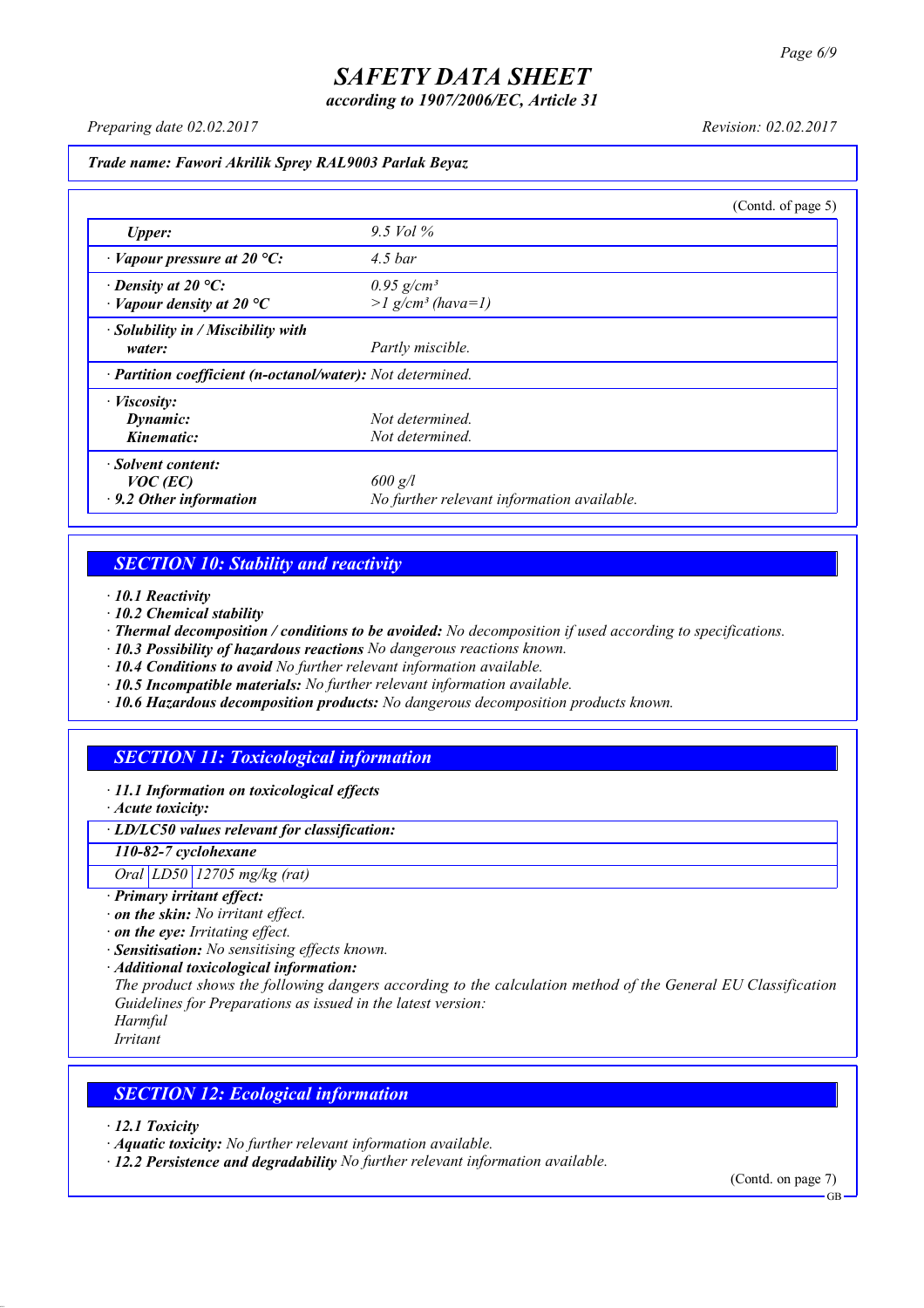*according to 1907/2006/EC, Article 31*

*Preparing date 02.02.2017 Revision: 02.02.2017*

#### *Trade name: Fawori Akrilik Sprey RAL9003 Parlak Beyaz*

(Contd. of page 6)

- *· 12.3 Bioaccumulative potential No further relevant information available.*
- *· 12.4 Mobility in soil No further relevant information available.*
- *· Additional ecological information:*

*· General notes:*

*Water hazard class 1 (German Regulation) (Self-assessment): slightly hazardous for water*

Do not allow undiluted product or large quantities of it to reach ground water, water course or sewage system.

- *· 12.5 Results of PBT and vPvB assessment*
- *· PBT: Not applicable.*
- *· vPvB: Not applicable.*
- *· 12.6 Other adverse effects No further relevant information available.*

### *SECTION 13: Disposal considerations*

*· 13.1 Waste treatment methods*

*· Recommendation*

*Must not be disposed together with household garbage. Do not allow product to reach sewage system.*

*· Uncleaned packaging:*

*· Recommendation: Disposal must be made according to official regulations.*

| <b>SECTION 14: Transport information</b> |                     |  |
|------------------------------------------|---------------------|--|
| $\cdot$ 14.1 UN-Number                   |                     |  |
| ADR, IMDG, IATA                          | UN1950              |  |
| $\cdot$ 14.2 UN proper shipping name     |                     |  |
| $·$ <i>ADR</i>                           | 1950 AEROSOLS       |  |
| $\cdot$ IMDG                             | <b>AEROSOLS</b>     |  |
| $\cdot$ IATA                             | AEROSOLS, flammable |  |
| · 14.3 Transport hazard class(es)        |                     |  |
| $·$ <i>ADR</i>                           |                     |  |
|                                          |                     |  |
| $\cdot$ Class                            | 2 5F Gases.         |  |
| · Label                                  | 2 <sub>1</sub>      |  |
| $\cdot$ IMDG, IATA                       |                     |  |
|                                          |                     |  |
| $\cdot$ Class                            | 2.1                 |  |
| $-Label$                                 | 2.1                 |  |
| · 14.4 Packing group<br>ADR, IMDG, IATA  | Void                |  |
|                                          |                     |  |
| $\cdot$ 14.5 Environmental hazards:      |                     |  |
| · Marine pollutant:                      | N <sub>o</sub>      |  |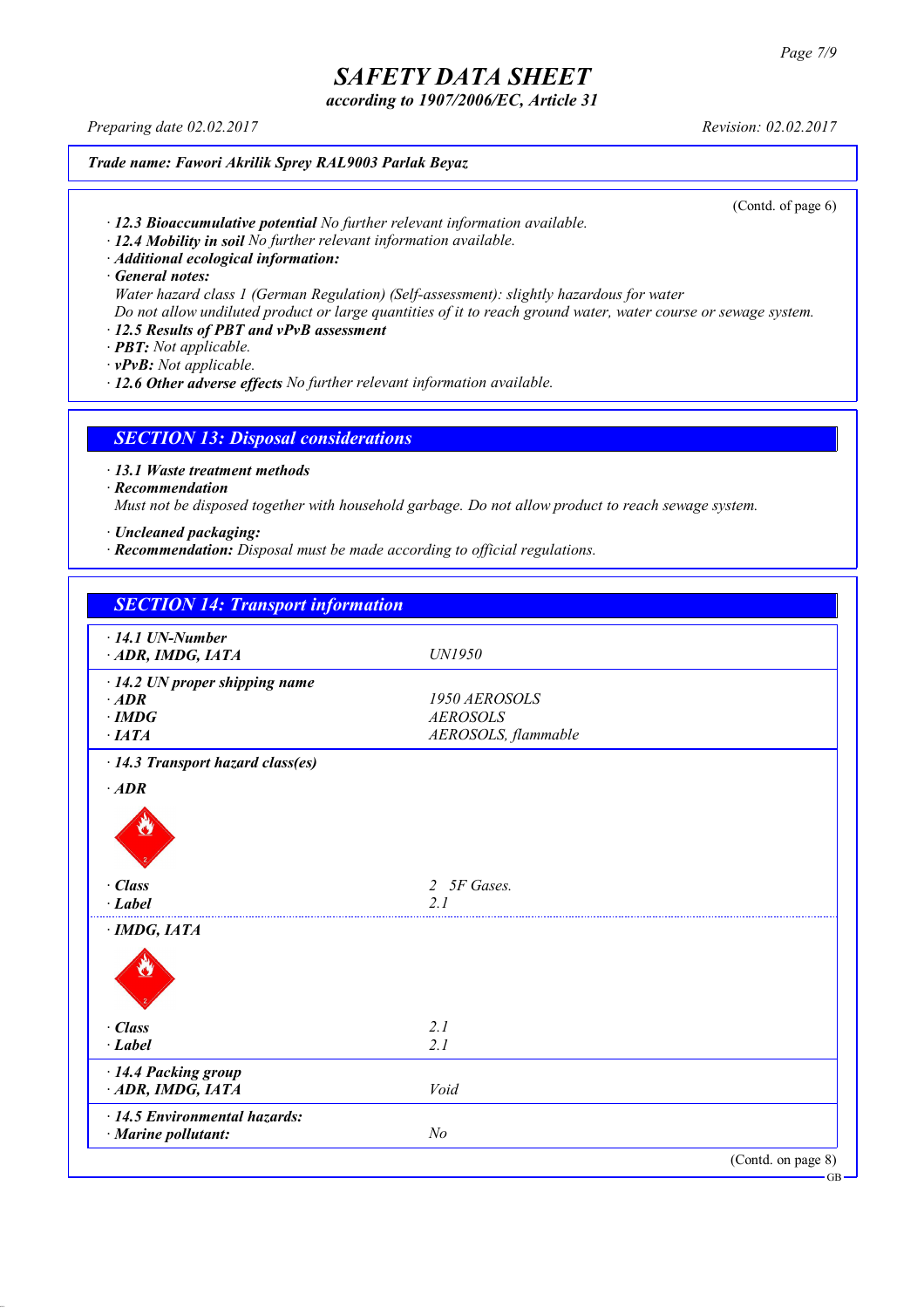*according to 1907/2006/EC, Article 31*

*Preparing date 02.02.2017 Revision: 02.02.2017*

*Trade name: Fawori Akrilik Sprey RAL9003 Parlak Beyaz*

|                                                         |                                    | (Contd. of page $7$ ) |
|---------------------------------------------------------|------------------------------------|-----------------------|
| $\cdot$ 14.6 Special precautions for user               | Warning: Gases.                    |                       |
| · Danger code (Kemler):                                 |                                    |                       |
| · EMS Number:                                           | $F$ -D.S-U                         |                       |
| $\cdot$ 14.7 Transport in bulk according to Annex II of |                                    |                       |
| <b>MARPOL73/78 and the IBC Code</b>                     | Not applicable.                    |                       |
| $\cdot$ Transport/Additional information:               |                                    |                       |
| $\cdot$ ADR                                             |                                    |                       |
| $\cdot$ Limited quantities (LQ)                         | II.                                |                       |
| $\cdot$ Excepted quantities (EQ)                        | Code: E0                           |                       |
|                                                         | Not permitted as Excepted Quantity |                       |
| · Transport category                                    |                                    |                       |
| · Tunnel restriction code                               |                                    |                       |
| $\cdot$ IMDG                                            |                                    |                       |
| Limited quantities $(LQ)$                               | II.                                |                       |
| $\cdot$ Excepted quantities (EQ)                        | Code: E0                           |                       |
|                                                         | Not permitted as Excepted Quantity |                       |
| · UN "Model Regulation":                                | UN1950. AEROSOLS. 2.1              |                       |

*SECTION 15: Regulatory information*

*· 15.1 Safety, health and environmental regulations/legislation specific for the substance or mixture*

*· National regulations:*

| Class Share in % |
|------------------|
|                  |

*· 15.2 Chemical safety assessment: A Chemical Safety Assessment has not been carried out.*

### *SECTION 16: Other information*

This information is based on our present knowledge. However, this shall not constitute a guarantee for any *specific product features and shall not establish a legally valid contractual relationship.*

#### *· Relevant phrases*

*H220 Extremely flammable gas. H225 Highly flammable liquid and vapour. H226 Flammable liquid and vapour. H280 Contains gas under pressure; may explode if heated. H302 Harmful if swallowed. H304 May be fatal if swallowed and enters airways. H312 Harmful in contact with skin. H315 Causes skin irritation. H319 Causes serious eye irritation. H332 Harmful if inhaled. H336 May cause drowsiness or dizziness. H400 Very toxic to aquatic life. H410 Very toxic to aquatic life with long lasting effects.*

(Contd. on page 9)